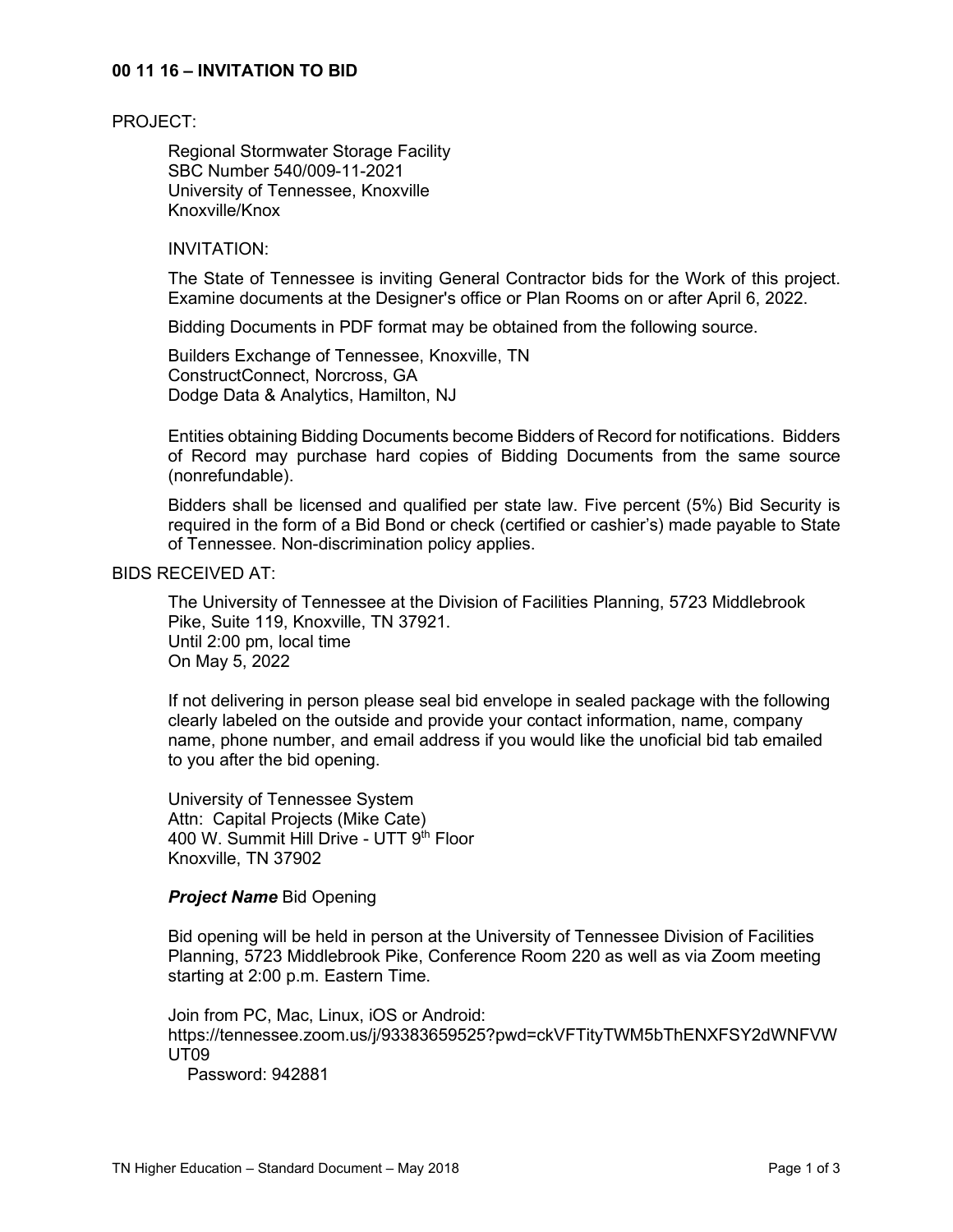Or iPhone one-tap (US Toll): +16468769923,93383659525# or +13017158592,93383659525#

Or Telephone: Dial: +1 646 876 9923 (US Toll) Meeting ID: 933 8365 9525 International numbers available: https://tennessee.zoom.us/u/anQFXdrHH

Or an H.323/SIP room system: H.323: 162.255.37.11 (US West) or 162.255.36.11 (US East) Meeting ID: 933 8365 9525 Password: 942881

 SIP: 93383659525@zoomcrc.com Password: 942881

# PRE-BID CONFERENCE AT:

The University of Tennessee at the Division of Facilities Planning, 5723 Middlebrook Pike, Conference Room 220 & via Zoom, please see details below At 10:00 am, local time On April 21, 2022

Join from PC, Mac, Linux, iOS or Android: https://tennessee.zoom.us/j/93991395203?pwd=N1lrNGZXaVNockdaSUxXR1pDR3FHQ T09

Password: 760053

Or iPhone one-tap (US Toll): +13126266799,93991395203# or +16468769923,93991395203#

Or Telephone: Dial: +1 312 626 6799 (US Toll) Meeting ID: 939 9139 5203 International numbers available: https://tennessee.zoom.us/u/ac1RseBkpu

Or an H.323/SIP room system: H.323: 162.255.37.11 (US West) or 162.255.36.11 (US East) Meeting ID: 939 9139 5203 Password: 760053

 SIP: 93991395203@zoomcrc.com Password: 760053

## PLAN ROOMS:

AGC/iSqFt at Knoxville Blueprint, Knoxville, TN Nashville Minority Business Center, Nashville, TN